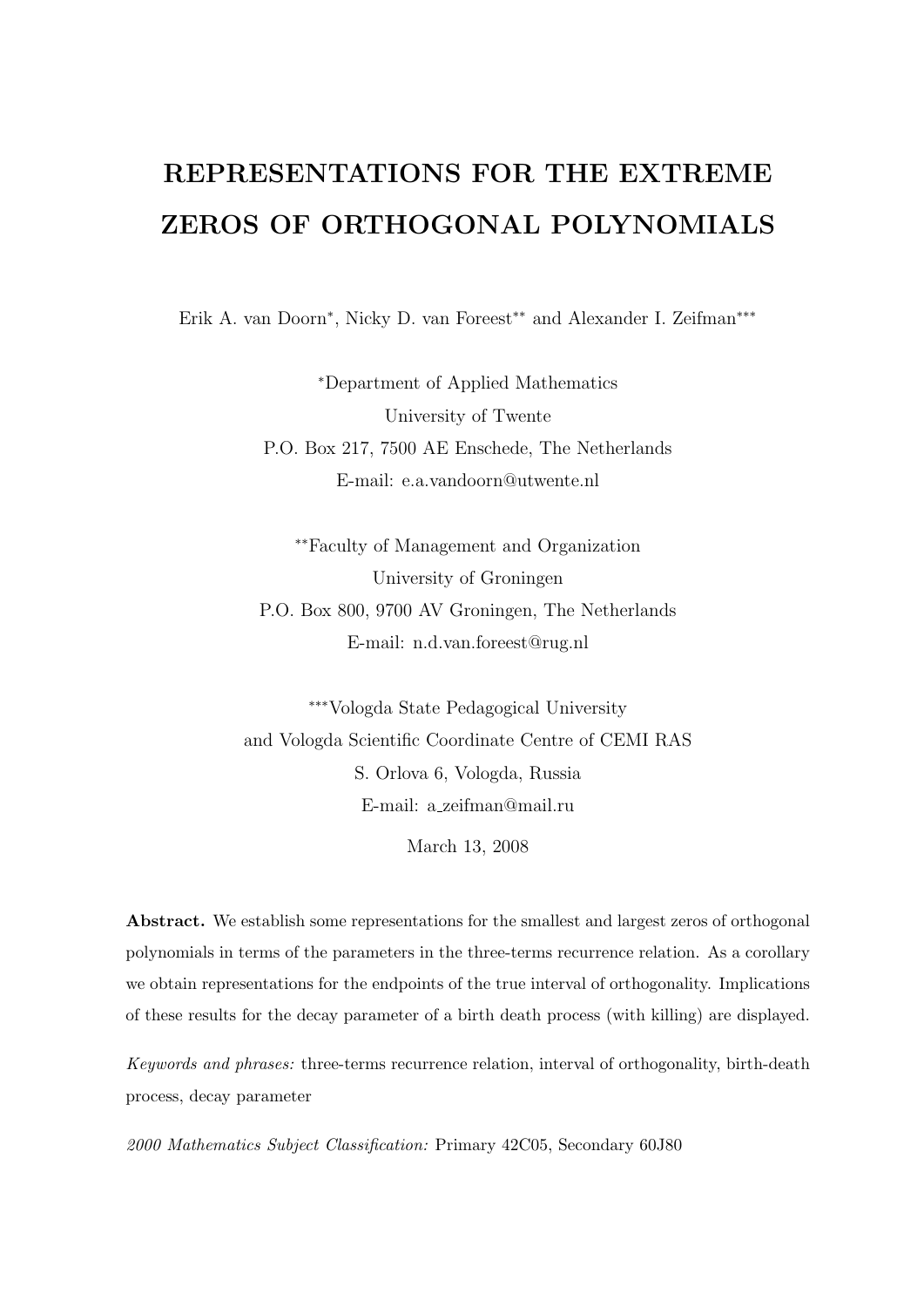## 1 Introduction

This paper is concerned with representations for the smallest and largest zeros of orthogonal polynomials in terms of the parameters in the three-terms recurrence relation. Some results on the decay parameter of an ergodic birth-death process are suggestive of representations for the extreme zeros that have not yet appeared in the literature on orthogonal polynomials. Our main theorem establishes the correctness of these representations. As a corollary we obtain representations for the extreme points of the support of the orthogonalizing measure.

The paper is organized as follows. After collecting some known, but relevant properties of orthogonal polynomials in Section 2, we will derive our main results in Section 3. In Section 4 we describe some applications. In particular, we regain the results on the decay parameter of an ergodic birth-death process and extend these to the wider class of birth-death processes with killing.

## 2 Preliminaries

Our point of departure is the familiar three-terms recurrence relation for orthogonal polynomials. That is, we consider a sequence of monic polynomials  $\{P_n(x)\}_{n=0}^{\infty}$  satisfying

$$
P_n(x) = (x - c_n)P_{n-1}(x) - \lambda_n P_{n-2}(x), \quad n > 1,
$$
  
\n
$$
P_0(x) = 1, \quad P_1(x) = x - c_1,
$$
\n(1)

where  $c_n$  is real and  $\lambda_n > 0$ . By *Favard's theorem*, there exists a positive Borel measure  $\psi$ on the real axis (of total mass 1, say) with respect to which the polynomials  $\{P_n(x)\}\$ are orthogonal, that is,

$$
\int_{-\infty}^{\infty} P_n(x) P_m(x) \psi(dx) = k_n \delta_{nm}, \quad n, m \ge 0,
$$

with  $k_n > 0$ . We refer to Chihara [4] for the following preliminary results.

The polynomial  $P_n(x)$  has n real and simple zeros  $x_{n1} < x_{n2} < \ldots < x_{nn}$ , and the zeros of  $P_n(x)$  and  $P_{n+1}(x)$  mutually separate each other, that is,

$$
x_{n+1,i} < x_{ni} < x_{n+1,i+1}, \quad i = 1, 2, \dots, n, \ n \ge 1. \tag{2}
$$

It follows that the limits

$$
\xi_i := \lim_{n \to \infty} x_{ni} \quad \text{and} \quad \eta_i := \lim_{n \to \infty} x_{n,n-i+1}, \quad i \ge 1,
$$
\n<sup>(3)</sup>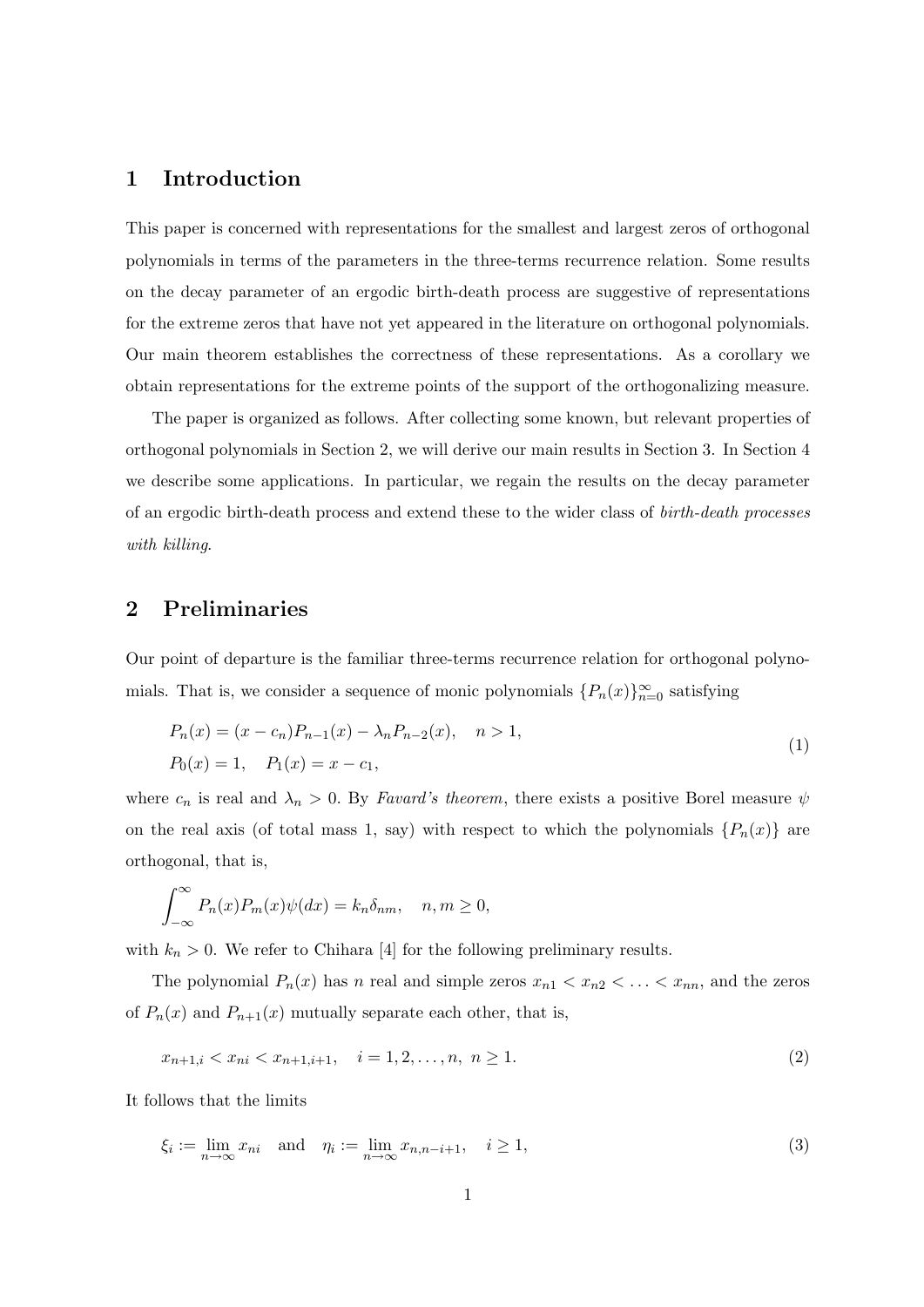and the limits

$$
\sigma := \lim_{i \to \infty} \xi_i \quad \text{and} \quad \tau := \lim_{i \to \infty} \eta_i
$$

exist (but may be infinite), and satisfy

$$
-\infty \le \xi_i \le \xi_{i+1} \le \sigma \le \tau \le \eta_{i+1} \le \eta_i \le \infty, \quad i \ge 1.
$$
\n
$$
(4)
$$

We also recall that

$$
\xi_i = \xi_{i+1} \implies \xi_j = \sigma, \quad j \ge i \quad \text{and} \quad \eta_{i+1} = \eta_i \implies \eta_j = \tau, \quad j \ge i,
$$

where we use the convention  $\xi_0 := -\infty$ ,  $\eta_0 := \infty$ .

Let us assume that the Hamburger moment problem associated with the polynomials  ${P_n(x)}$  is determined, so that  $\psi$  is the *unique* orthogonalizing measure for the polynomials  ${P_n(x)}$ . Then, if  $\xi_1 > -\infty$ , the quantities  $\xi_i$  are closely related to supp $(\psi)$ , the support of the orthogonalizing measure  $\psi$ . Indeed, letting  $\Xi := {\xi_1, \xi_2, \ldots}$ , we have

$$
\sigma = \infty \implies \text{supp}(\psi) = \Xi,\tag{5}
$$

while

$$
\sigma < \infty \ \Rightarrow \ \operatorname{supp}(\psi) \cap (-\infty, \sigma] = \bar{\Xi},\tag{6}
$$

a bar denoting closure. Moreover,  $\sigma$  is the smallest limit point of supp $(\psi)$ . If  $\eta_1 < \infty$ , analogous statements are valid about the relation between  $\text{supp}(\psi)$  and the set  $H := \{\eta_1, \eta_2, \ldots\}$ . The interpretation of  $\xi_1$  as smallest point of supp $(\psi)$  is relevant for the application we describe in Section 4. The interval  $[\xi_1, \eta_1]$  is sometimes referred to as the *true interval of orthogonal*ity, since there exists a unique orthogonalizing measure with support in  $[\xi_1, \eta_1]$  whether the Hamburger moment problem is determined or not.

In this paper we focus on representations for the extreme zeros  $x_{n1}$  and  $x_{nn}$ , and for the endpoints  $\xi_1$  and  $\eta_1$  of the true interval of orthogonality. We note that if  $x_{n1} < x_{n2} < \ldots < x_{nn}$ are the zeros of  $P_n(x)$ , then  $-x_{nn} < -x_{n,n-1} < \ldots < -x_{n1}$  are the zeros of  $P_n(-x)$ . Moreover, the polynomials  $\bar{P}_n(x) := (-1)^n P_n(-x)$  are readily seen to satisfy a recurrence relation of the type (1) with parameters  $\bar{c}_i := -c_i$  and  $\bar{\lambda}_i := \lambda_i$ . So a representation for  $x_{n_1}$  (or  $\xi_1$ ) yields a representation for  $x_{nn}$  (or  $\eta_1$ ), and vice versa, simply by reversing the sign and replacing  $c_i$ by  $-c_i$ .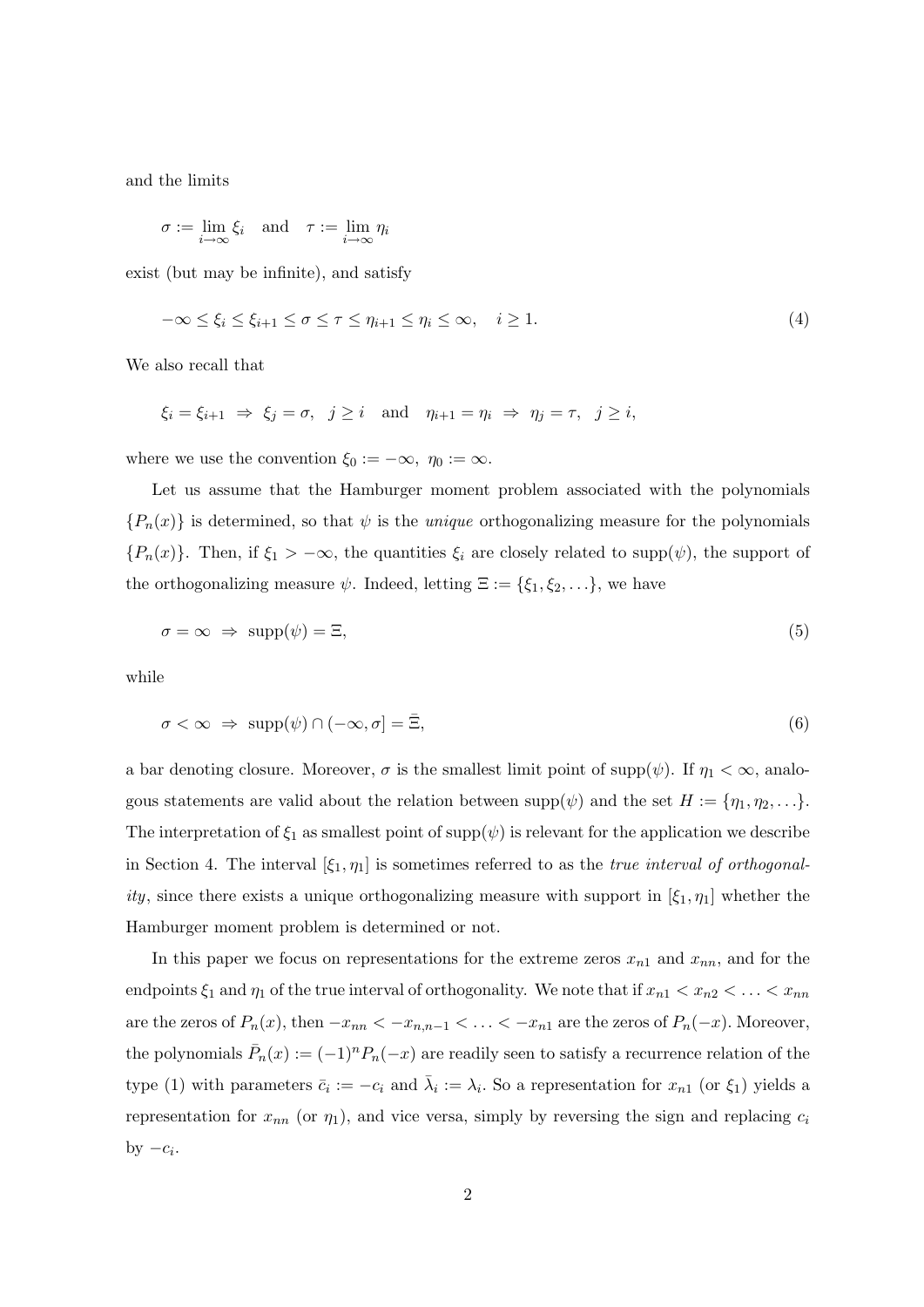#### 3 Representations

It will be convenient in what follows to let  $\lambda_1 := 0$ . The null vector will be denoted by 0, and we write  $a > 0$  ( $a \ge 0$ ) whenever each element of the vector a is positive (nonnegative).

Denoting the  $n \times n$  identity matrix by  $I_n$ , and defining the tri-diagonal matrix

$$
T_n \equiv (t_{ij}^{(n)}) := \begin{pmatrix} c_1 & \lambda_2 & 0 & \cdots & 0 & 0 & 0 \\ 1 & c_2 & \lambda_3 & \cdots & 0 & 0 & 0 \\ \vdots & \vdots & \vdots & \ddots & \vdots & \vdots & \vdots \\ 0 & 0 & 0 & \cdots & 1 & c_{n-1} & \lambda_n \\ 0 & 0 & 0 & \cdots & 0 & 1 & c_n \end{pmatrix},
$$
(7)

it is easily seen that  $\det(xI_n - T_n) = P_n(x)$ , so that the zeros of  $P_n(x)$  are precisely the eigenvalues of  $T_n$ . This observation enables us to prove our main result using matrix theory.

**Theorem 1.** Let  $n > 1$ ,  $a \equiv (a_1, a_2, ..., a_n)$ , and  $a_{n+1} := 0$ . Then one has

$$
x_{n1} = \max_{a>0} \left\{ \min_{1 \le i \le n} \left\{ c_i - a_{i+1} - \frac{\lambda_i}{a_i} \right\} \right\} = \min_{a>0} \left\{ \max_{1 \le i \le n} \left\{ c_i - a_{i+1} - \frac{\lambda_i}{a_i} \right\} \right\},
$$
(8)

and

$$
x_{nn} = \min_{a>0} \left\{ \max_{1 \le i \le n} \left\{ c_i + a_{i+1} + \frac{\lambda_i}{a_i} \right\} \right\} = \max_{a>0} \left\{ \min_{1 \le i \le n} \left\{ c_i + a_{i+1} + \frac{\lambda_i}{a_i} \right\} \right\}.
$$
 (9)

*Proof.* We will prove (9). The representations for  $x_{n1}$  then follow immediately by the argument given in the last paragraph of Section 2.

Let  $c \in \mathbb{R}$  be such that  $c_i + c > 0$ , for all  $i, 1 \le i \le n$ . Then all elements of the matrix  $T \equiv (t_{ij}) := T_n + cI_n$  are non-negative, so that we can apply the *Perron-Frobenius theory* to T (see, for example, Meyer [19, Chapter 8]). It follows in particular that T has a positive real eigenvalue equal to its spectral radius  $\rho(T)$ , and, since T is irreducible, that the corresponding left and right eigenvectors are positive. Moreover,

$$
\rho(T) = \max_{x>0} \left\{ \min_{1 \le i \le n} \left\{ \frac{\sum_{j=1}^n t_{ij} x_j}{x_i} \right\} \right\} = \min_{x>0} \left\{ \max_{1 \le i \le n} \left\{ \frac{\sum_{j=1}^n t_{ij} x_j}{x_i} \right\} \right\},
$$
(10)

where  $\mathbf{x} \equiv (x_1, x_2, \dots, x_n)$ . Without loss of generality we can normalize  $\mathbf{x}$  such that  $x_1 = 1$ . Writing  $a_i = \lambda_i x_i/x_{i-1}$  for  $i \geq 2$  and  $a_1 = 1$ , say, the expression  $\sum_{j=1}^n t_{ij} x_j/x_i$  reduces to  $c_i + c + a_{i+1} + \lambda_i/a_i$ . Also, we must have  $\rho(T) = x_{nn} + c$ , since  $x_{ni} + c$  are the eigenvalues of T. The representations (9) are therefore implied by (10).  $\Box$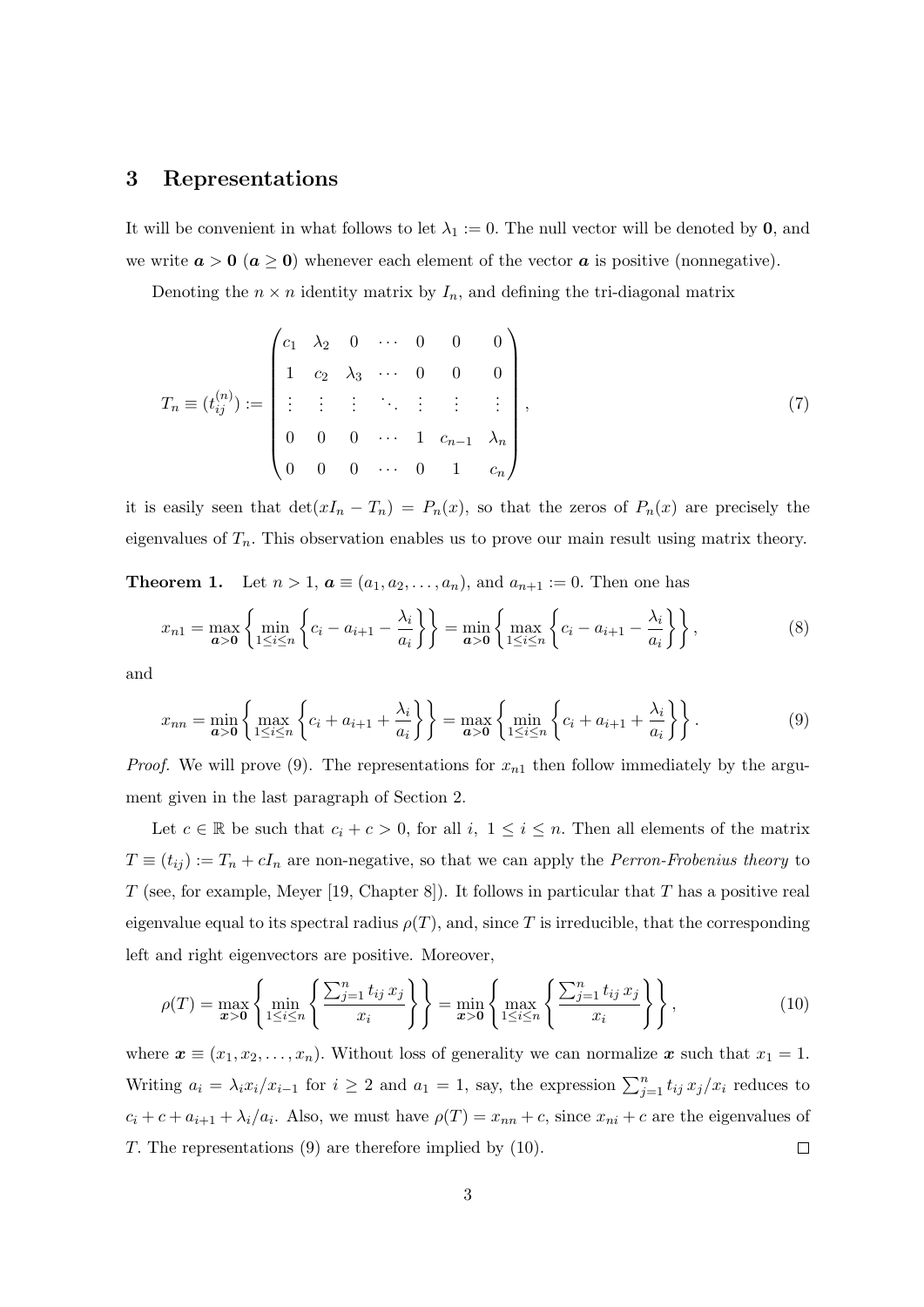Remark. Result (10) is known as the Collatz-Wielandt formula. The first representation in (10) can be slightly strengthened by requiring  $a \geq 0$  only, and taking the minimum over all i such that  $a_i \neq 0$ . A similar strengthening of the second representation is not valid. (Cf. Exercises 8.2.9 and 8.2.10 in the updates on [19, Chapter 8].)

The min max representation for  $x_{nn}$  and its max min counterpart for  $x_{n1}$  were first obtained by Gilewicz and Leopold [13] by cleverly exploiting the recurrence relation (1). The same results appeared in  $[8]$  with a proof involving Geršgorin's circles. The other representations in Theorem 1 seem to be new. The computational benefits of the representations are clear: any choice  $\boldsymbol{a} > 0$  yields the bounds

$$
\min_{1 \le i \le n} \left\{ c_i - a_{i+1} - \lambda_i / a_i \right\} \le x_{n1} \le \max_{1 \le i \le n} \left\{ c_i - a_{i+1} - \lambda_i / a_i \right\}. \tag{11}
$$

We note that that by letting  $a_i = -P_{i-1}(x_{n1})/P_{i-2}(x_{n1})$  for  $2 \le i \le n$  and  $a_1 = 1$ , say, we have  $a > 0$  and

$$
x_{n1} = c_i - a_{i+1} - \frac{\lambda_i}{a_i}, \quad 1 \le i \le n,
$$

so that the two inequalities in (11) become equalities simultaneously. A similar statement obviously holds for  $x_{nn}$ . In the same vein we observe that  $\xi_1$  is the limit point of the decreasing sequence  $\{x_{n1}\}\$ , so that, by choosing  $a_i = -P_{i-1}(\xi_1)/P_{i-2}(\xi_1)$  for  $i \geq 2$  and  $a_1 = 1$ , say, we have  $\mathbf{a} \equiv (a_1, a_2, \ldots) > \mathbf{0}$ , and

$$
\xi_1 = c_i - a_{i+1} - \lambda_i/a_i, \quad i \ge 1,
$$

with a similar result being valid for  $\eta_1$ . These observations and Theorem 1 yield the following representations for the endpoints of the true interval of orthogonality.

**Corollary 2.** Let  $n > 1$  and  $a \equiv (a_1, a_2, \ldots)$ . Then one has

$$
\xi_1 = \max_{a>0} \left\{ \inf_{i \ge 1} \left\{ c_i - a_{i+1} - \frac{\lambda_i}{a_i} \right\} \right\} = \min_{a>0} \left\{ \sup_{i \ge 1} \left\{ c_i - a_{i+1} - \frac{\lambda_i}{a_i} \right\} \right\},
$$
\n(12)

and

$$
\eta_1 = \min_{a>0} \left\{ \sup_{i \ge 1} \left\{ c_i + a_{i+1} + \frac{\lambda_i}{a_i} \right\} \right\} = \max_{a>0} \left\{ \inf_{i \ge 1} \left\{ c_i + a_{i+1} + \frac{\lambda_i}{a_i} \right\} \right\}.
$$
 (13)

The max inf representation for  $\xi_1$  was first given in [6]. The other representations seem to be new.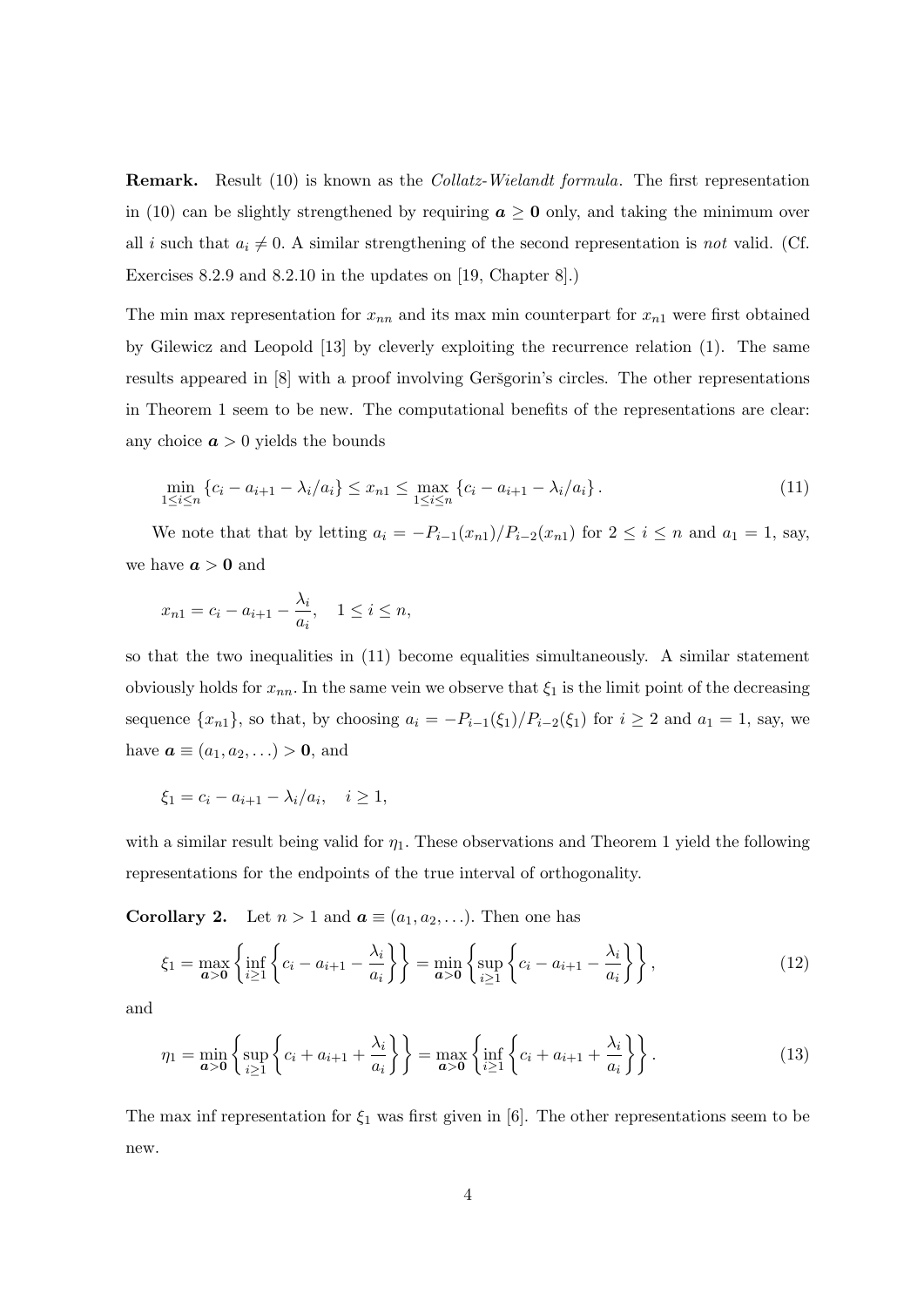## 4 Applications

In this section we describe an application of our results – Corollary 2 in particular – to a class of stochastic processes. But we must introduce some terminology and basic results first.

A birth-death process with killing  $\mathcal{X} \equiv \{X(t), t \geq 0\}$  is a Markov chain taking values in  $S := \{0, 1, \ldots\}$  with  $q$ -matrix  $Q := (q_{ij}, i, j \in S)$  given by

$$
q_{i,i+1} = \alpha_i, \quad q_{i+1,i} = \beta_{i+1}, \quad q_{ii} = -(\alpha_i + \beta_i + \gamma_i),
$$
  
\n
$$
q_{ij} = 0, \quad |i - j| > 1,
$$
\n(14)

where  $\alpha_i > 0$  and  $\gamma_i \geq 0$  for  $i \geq 0$ ,  $\beta_i > 0$  for  $i > 0$ , and  $\beta_0 = 0$ . The parameters  $\alpha_i$  and  $\beta_i$ are the birth and death rates in state i, while  $\gamma_i$  may be regarded as the rate of absorption, or killing, into a fictitious state  $\partial$ , say. We refer to X as a pure birth-death process if all killing rates are zero, with the possible exception of  $\gamma_0$ . The process X is *ergodic* (positive recurrent) if it is a pure birth-death process satisfying  $\gamma_0 = 0$  and

$$
\sum_{n=0}^{\infty} \pi_n < \infty,
$$

where  $\pi_n$  are constants given by

$$
\pi_0 := 1
$$
 and  $\pi_n := \frac{\alpha_0 \alpha_1 \dots \alpha_{n-1}}{\beta_1 \beta_2 \dots \beta_n}$ ,  $n > 0$ .

We will assume that the process  $\mathcal X$  is uniquely determined by its rates. (See [11] for the precise condition.)

Generalizing a classic result of Karlin and McGregor [17], we have shown in [11] (see also [5]) that the transition probabilities

$$
p_{ij}(t) \equiv \Pr\{X(t) = j \mid X(0) = i\}, \quad t \ge 0, \ i, j \in S,
$$

of the process  $\mathcal X$  can be represented in the form

$$
p_{ij}(t) = \pi_j \int_0^\infty e^{-xt} R_i(x) R_j(x) \psi(dx), \quad t \ge 0, \ i, j \in S,
$$
\n(15)

where  $R_n(x)$ ,  $n \geq 0$ , are polynomials defined by the recurrence relation

$$
\alpha_n R_{n+1}(x) = (\alpha_n + \beta_n + \gamma_n - x)R_n(x) - \beta_n R_{n-1}(x), \quad n \ge 1,
$$
  
\n
$$
\alpha_0 R_1(x) = \alpha_0 + \gamma_0 - x, \quad R_0(x) = 1,
$$
\n(16)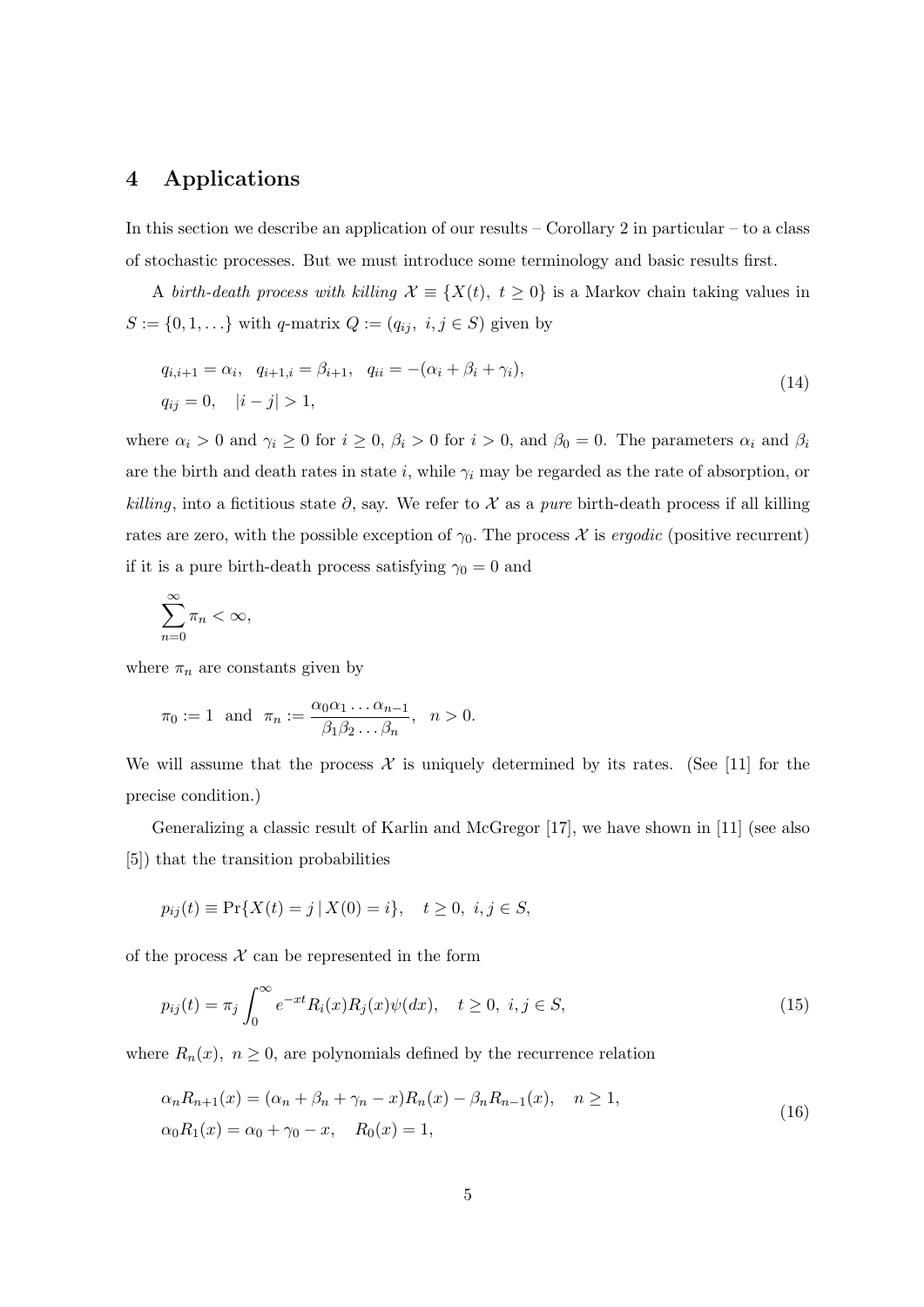and  $\psi$  is a measure of total mass 1 on the interval  $[0, \infty)$  with respect to which the polynomials  ${R_n(x)}$  are orthogonal. Letting

$$
c_{n+1} := \alpha_n + \beta_n + \gamma_n, \quad \lambda_{n+2} := \alpha_n \beta_{n+1} \quad n \ge 0,
$$

it is easily seen that the polynomials  $P_n(x) := (-1)^n \alpha_0 \alpha_1 \dots \alpha_{n-1} R_n(x)$ ,  $n \ge 1$ , and  $P_0(x) :=$  $R_0(x) = 1$  satisfy (1), so that we can identify the orthogonalizing measure with the measure  $\psi$  of Section 2.

The decay parameter  $\delta$  of X is defined as the minimum of the exponential rates of convergence of the transition probabilities  $p_{ij}(t)$  to their limits, and may be identified with the exponential rate of convergence of  $p_{00}(t)$  to its limit (see [7], [9], [10] and [12] for proofs and developments.) A straightforward generalization of [10, Theorem 4.1] (which is formulated in terms of a pure birth-death process) expresses  $\delta$  in terms of the quantities  $\xi_i$ , namely

$$
\delta = \begin{cases} \xi_2 & \text{if } \mathcal{X} \text{ is ergodic} \\ \xi_1 & \text{otherwise.} \end{cases}
$$
 (17)

Applying Corollary 2 therefore immediately yields the following.

**Theorem 3.** Let  $\alpha_{-1} := 0$  and  $\boldsymbol{a} \equiv (a_0, a_1, \ldots)$ . The decay parameter  $\delta$  of a nonergodic (that is, transient or null-recurrent) birth-death process with killing satisfies

$$
\delta = \max_{\mathbf{a} > \mathbf{0}} \left\{ \inf_{i \ge 0} \left\{ \zeta_i - a_{i+1} - \frac{\alpha_{i-1} \beta_i}{a_i} \right\} \right\} = \min_{\mathbf{a} > \mathbf{0}} \left\{ \sup_{i \ge 0} \left\{ \zeta_i - a_{i+1} - \frac{\alpha_{i-1} \beta_i}{a_i} \right\} \right\},\tag{18}
$$
\nwhere  $\zeta_i \equiv \alpha_i + \beta_i + \gamma_i$ .

The max inf representation for  $\delta$  is known for *pure* birth-death processes (see [18] and [9]), but the min sup representation seems to be entirely new.

If X is ergodic (so that, in particular,  $\gamma_i = 0$  for all i) we can use the technique described in [7] (see also [9]) by which the calculation of  $\xi_2$  is reduced to the calculation of the smallest point in the support of an orthogonalizing measure corresponding to a dual birth-death process. Subsequently applying Corollary 2 to this dual process and translating the result in terms of the parameters of the original process  $\mathcal{X}$ , we obtain the following theorem.

**Theorem 4.** Let  $a \equiv (a_0, a_1, \ldots)$ . The decay parameter of an *ergodic* birth-death process satisfies

$$
\delta = \max_{a>0} \left\{ \inf_{i \ge 0} \left\{ \alpha_i + \beta_{i+1} - a_{i+1} - \frac{\alpha_i \beta_i}{a_i} \right\} \right\} = \min_{a>0} \left\{ \sup_{i \ge 0} \left\{ \alpha_i + \beta_{i+1} - a_{i+1} - \frac{\alpha_i \beta_i}{a_i} \right\} \right\}.
$$
 (19)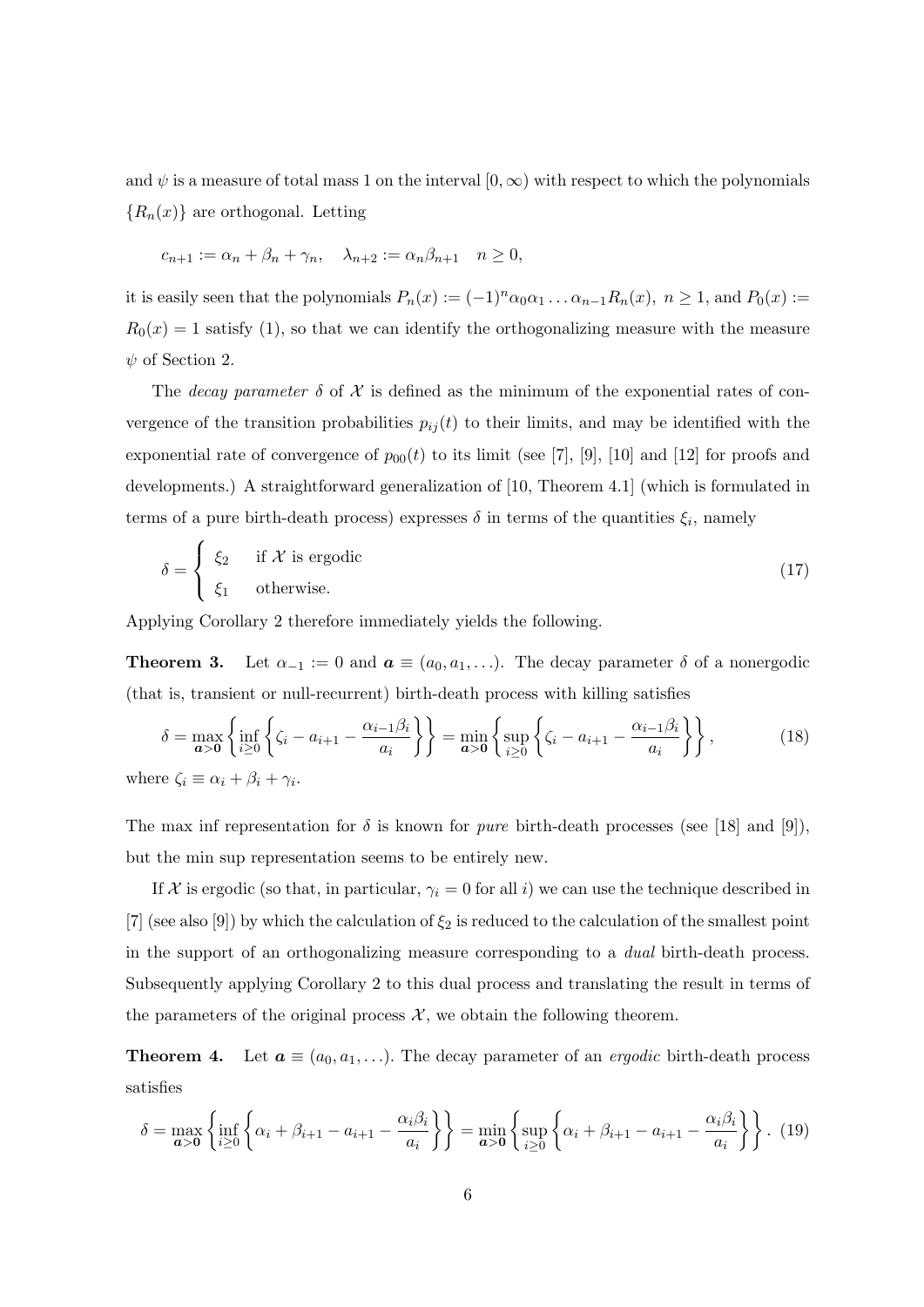The max inf representation for  $\delta$  is well known and has been proven by various techniques (see [18], [1], [14] and [9]). With the help of  $[1, \text{ Lemma } 2.1]$  it can be seen that both representations in (19) are essentially given by Chen in [2, Theorem 2.3] (see also [3]). The min sup representation was observed earlier (in a finite setting) in [14] (see also [15]) by Granovsky and Zeifman, who established its counterpart for the other end of the spectrum in [16]. These results have inspired the research reported in this paper.

# References

- [1] M.F. Chen, Estimation of spectral gap for Markov chains. Acta Math. Sinica (N.S.) 12 (1996) 337–360.
- [2] M.F. Chen, Variational formulas and approximation theorems for the first eigenvalue in dimension one. Sci. China Ser.  $A$  44 (2001) 409-418.
- [3] M.F. Chen, Eigenvalues, Inequalities and Ergodic Theory. Springer-Verlag, London, 2005.
- [4] T.S. Chihara, An Introduction to Orthogonal Polynomials. Gordon & Breach, New York, 1978.
- [5] P. Coolen-Schrijner and E.A. van Doorn, Orthogonal polynomials on  $\mathbb{R}^+$  and birthdeath processes with killing. pp. 726–740 in: Difference Equations, Special Functions and Orthogonal Polynomials, Proceedings of the International Conference (25-30 July 2005, Munich, Germany). S. Elaydi, J. Cushing, R. Lasser, A. Ruffing, V. Papageorgiou and W. Van Assche, eds, World Scientific Publishing, Singapore, 2007.
- [6] E.A. van Doorn, On oscillation properties and the interval of orthogonality of orthogonal polynomials. SIAM J. Math. Anal. 15 (1984) 1031–1042.
- [7] E.A. van Doorn, Conditions for exponential ergodicity and bounds for the decay parameter of a birth-death process. Adv. Appl. Probab. 17 (1985) 514–530.
- [8] E.A. van Doorn, Representations and bounds for zeros of orthogonal polynomials and eigenvalues of sign-symmetric tri-diagonal matrices. J. Approx. Th. 51 (1987) 254–266.
- [9] E.A. van Doorn, Representations for the rate of convergence of birth-death processes. Theory Probab. Math. Statist. 65 (2002), 37–43.